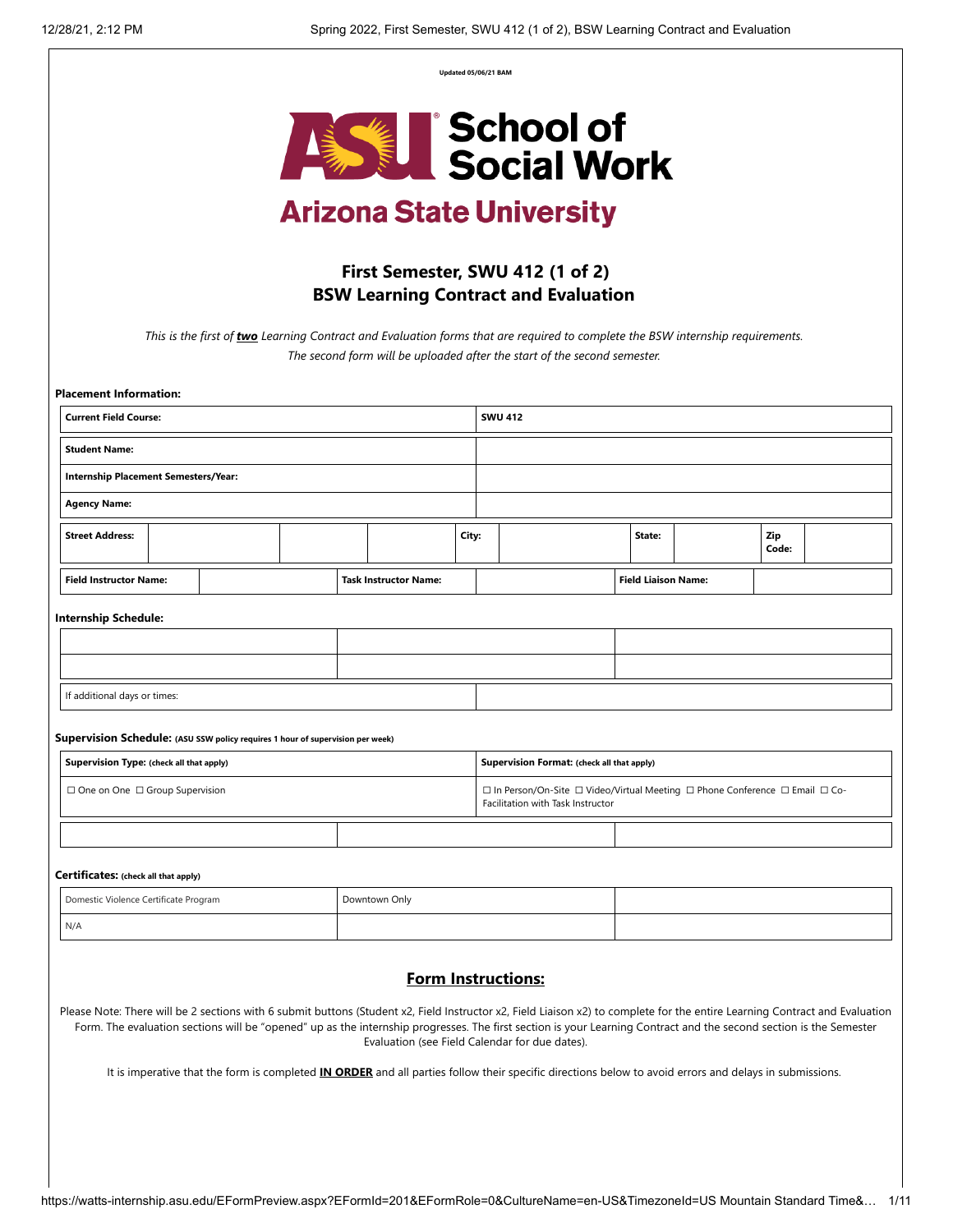| <b>Order to Follow:</b> | <b>Learning Contract Instructions:</b>                                                                                                                                                                                                                                                                                                                                                                                                                                                                                                                                                                                                                                                                                                                                                                                                                                                                                                                                                                                                                                                                                                                                                                                                                                                                                                                                                                                                                                                                                        | <b>Order to Follow:</b> | <b>Semester Evaluation Instructions:</b>                                                                                                                                                                                                                                                                                                                                                                                                                                                                                                                                                                                                                                                                                                                                                                                                                                                                                                                                                                                                                                                                                                                                                                                                                                                                                                                                                                                                                                                                            |
|-------------------------|-------------------------------------------------------------------------------------------------------------------------------------------------------------------------------------------------------------------------------------------------------------------------------------------------------------------------------------------------------------------------------------------------------------------------------------------------------------------------------------------------------------------------------------------------------------------------------------------------------------------------------------------------------------------------------------------------------------------------------------------------------------------------------------------------------------------------------------------------------------------------------------------------------------------------------------------------------------------------------------------------------------------------------------------------------------------------------------------------------------------------------------------------------------------------------------------------------------------------------------------------------------------------------------------------------------------------------------------------------------------------------------------------------------------------------------------------------------------------------------------------------------------------------|-------------------------|---------------------------------------------------------------------------------------------------------------------------------------------------------------------------------------------------------------------------------------------------------------------------------------------------------------------------------------------------------------------------------------------------------------------------------------------------------------------------------------------------------------------------------------------------------------------------------------------------------------------------------------------------------------------------------------------------------------------------------------------------------------------------------------------------------------------------------------------------------------------------------------------------------------------------------------------------------------------------------------------------------------------------------------------------------------------------------------------------------------------------------------------------------------------------------------------------------------------------------------------------------------------------------------------------------------------------------------------------------------------------------------------------------------------------------------------------------------------------------------------------------------------|
| Step 1:                 | <b>Student:</b> At the beginning of the field placement internship, the<br>student, with assistance from the Field Instructor, reviews, and drafts<br>the form. Field Instructors will use the learning activities to evaluate the<br>student's mastery of each learning core competencies at the end of<br>each semester.<br>For each competency, the student must add one STUDENT<br><b>CREATED ADDITIONAL ACTIVITY</b> that will measure skill attainment in<br>that area. Please note: if an activity or project is set to span both<br>semesters, plan to copy and paste the activity into the second semester<br>form.<br>For each activity, the student must set a <b>target completion date</b> .<br>Target dates need to be unique to the learning activity and span both<br>semesters of the internship. Please note: if an activity or project is set<br>to span both semesters, plan to copy and paste the target date into<br>the second semester form.<br>For each activity, the student must select a <b>target semester</b> . Please<br>note: for long-term projects, please select "First and Second Semester."<br>Click the <b>SAVE DRAFT</b> button at the bottom of the form periodically to<br>save your work.<br><b>DO NOT</b> click the Student Learning Contract Submit button at the<br>bottom of the form to forward the Learning Contract to your Field<br>Instructor until <b>AFTER</b> the Initial Field Liaison Meeting is completed<br>with the Field Liaison and they have reviewed the form. | Step 1:                 | <b>Field Instructor:</b> At the end of the semester, rate your intern for<br>each learning activity using the rating scale listed below. First<br>semester students should be routinely (50%) demonstrating<br>expectations. Please provide comments in the comment box below<br>each competency. The comments should provide justification<br>and/or support the scores.<br>Please note: this evaluation form follows the same learning objectives<br>as outlined in the student's Learning Contract. Be sure to evaluate the<br>student's performance and progress towards competency within the<br>context of the evaluation criteria found in the Learning Contract.<br>For each activity, if target date is "First Semester," activities are scored<br>based on exposure and progress.<br>For each activity, if target date is "Second Semester," activities are<br>scored based on partial completion and progression from first<br>semester.<br>N/As should be used only in the case the student has had zero<br>exposure or opportunity to that specific activity.<br>A score of "5" indicates a student has fully mastered a skill and does<br>not allow the student to demonstrate improvement in the second<br>semester.<br><b>DO NOT</b> click the Field Instructor Semester Evaluation Submit button<br>at the bottom of the form to forward the form to the Student<br>until <b>AFTER</b> the End of the Semester Meeting is completed with the<br>Field Liaison and they have reviewed the document. |
| Step 2:                 | Field Instructor: Work with the student to help draft additional<br>activities, identify target dates, and target semester for each<br>competency.<br>Click the SAVE DRAFT button at the bottom of the form periodically to<br>save your work.<br><b>DO NOT</b> click the Field Instructor Learning Contract Submit button at<br>the bottom of the form to forward the form to the Field Liaison<br>until <b>AFTER</b> the Initial Field Liaison Meeting is completed with the Field<br>Liaison and they have reviewed the document.                                                                                                                                                                                                                                                                                                                                                                                                                                                                                                                                                                                                                                                                                                                                                                                                                                                                                                                                                                                          | Step 2:                 | <b>Student:</b> After your Field Instructor has filled out the evaluation,<br>review the form. Please provide comments in the comment box below<br>each competency.<br>Click the SAVE DRAFT button at the bottom of the form periodically to<br>save your work.<br><b>DO NOT</b> click the Student Semester Evaluation Submit button at the<br>bottom of the form to forward the form to your Field Liaison<br>until <b>AFTER</b> the End of the Semester Meeting is completed with the<br>Field Liaison and they have reviewed the form.                                                                                                                                                                                                                                                                                                                                                                                                                                                                                                                                                                                                                                                                                                                                                                                                                                                                                                                                                                           |
| Step 3:                 | <b>Field Liaison:</b> Review the drafted Learning Contract and prepare<br>notes for the Initial Field Liaison Meeting. After any needed revisions<br>are made, ask both the Field Instructor and student to submit the final<br>version of the Learning Contract by clicking their prospective Learning<br>Contract Submit buttons.<br>Click the Field Liaison Learning Contract Submit button at the bottom<br>of the form to finalize the form.                                                                                                                                                                                                                                                                                                                                                                                                                                                                                                                                                                                                                                                                                                                                                                                                                                                                                                                                                                                                                                                                             | Step 3:                 | Field Liaison: Review the drafted evaluation and grade<br>recommendation to prepare notes for the End of the Semester<br>Meeting. After any needed revisions are made, ask both the Field<br>Instructor and student to submit the final version of the Semester<br>Evaluation by clicking their prospective Semester Evaluation Submit<br>buttons.<br>Click the Field Liaison Semester Evaluation Submit button at the<br>bottom of the form to finalize the form.<br>Taking into consideration all internship requirements and<br>documentation, award the grade.                                                                                                                                                                                                                                                                                                                                                                                                                                                                                                                                                                                                                                                                                                                                                                                                                                                                                                                                                  |

### **Rating Scale:**

| <b>Level of Mastery</b> | <b>Description</b>                                                                                                                                                                                                                                                                                                                                                                                                                                                                |
|-------------------------|-----------------------------------------------------------------------------------------------------------------------------------------------------------------------------------------------------------------------------------------------------------------------------------------------------------------------------------------------------------------------------------------------------------------------------------------------------------------------------------|
|                         | Fails to Meet Expectations: Offers no evidence of engagement with practice experience.<br>Suggestions for comments to describe student performance - Does not show up when scheduled; does not engage in agency milieu, activities, or tasks; does not participate in<br>events selected to achieve the course objectives.                                                                                                                                                        |
| 2                       | Occasionally Demonstrates Expectations (less than 50%): Needs improvement.<br>Suggestions for comments to describe student performance - Demonstrates the following: Shows up as scheduled, engaged with agency milieu and in some activities, tasks or<br>events selected to achieve the course objectives; participates in learning experiences but does not show mastery of skills. Working on achieving skills that will lead to achieving<br>course objectives.              |
| 3                       | Routinely (50%+) Demonstrates Expectations: Performs at competent level.<br>Suggestions for comments to describe student performance - Demonstrates the following: Understanding of overarching professional competencies; demonstrates commitment<br>to developing practice behavior; performs tasks, or other events selected to achieve course objectives as expected, able to work independently on some activities or tasks.                                                 |
| 4                       | <b>Consistently Meets Expectations (75%+):</b> Performs at competent level on most/all tasks.<br>Suggestions for comments to describe student performance - Demonstrates the following: Ability to practice at professional level; demonstrates commitment to developing<br>practice behavior; evidence emerging of mastery in activities, tasks; ability to work independently with clients or some of the activities, tasks or events selected to achieve<br>course objectives. |
| 5.                      | <b>Exceeds Expectations (90%+):</b> Performs above level on most tasks.<br>Suggestions for comments to describe student performance - Demonstrates the following: Knowledge of and use of professional ethics and behaviors in all work; extends this<br>behavior to other activities throughout the practice experience. Mastery of skills in more than half of activities, tasks or other events selected to achieve course objectives.                                         |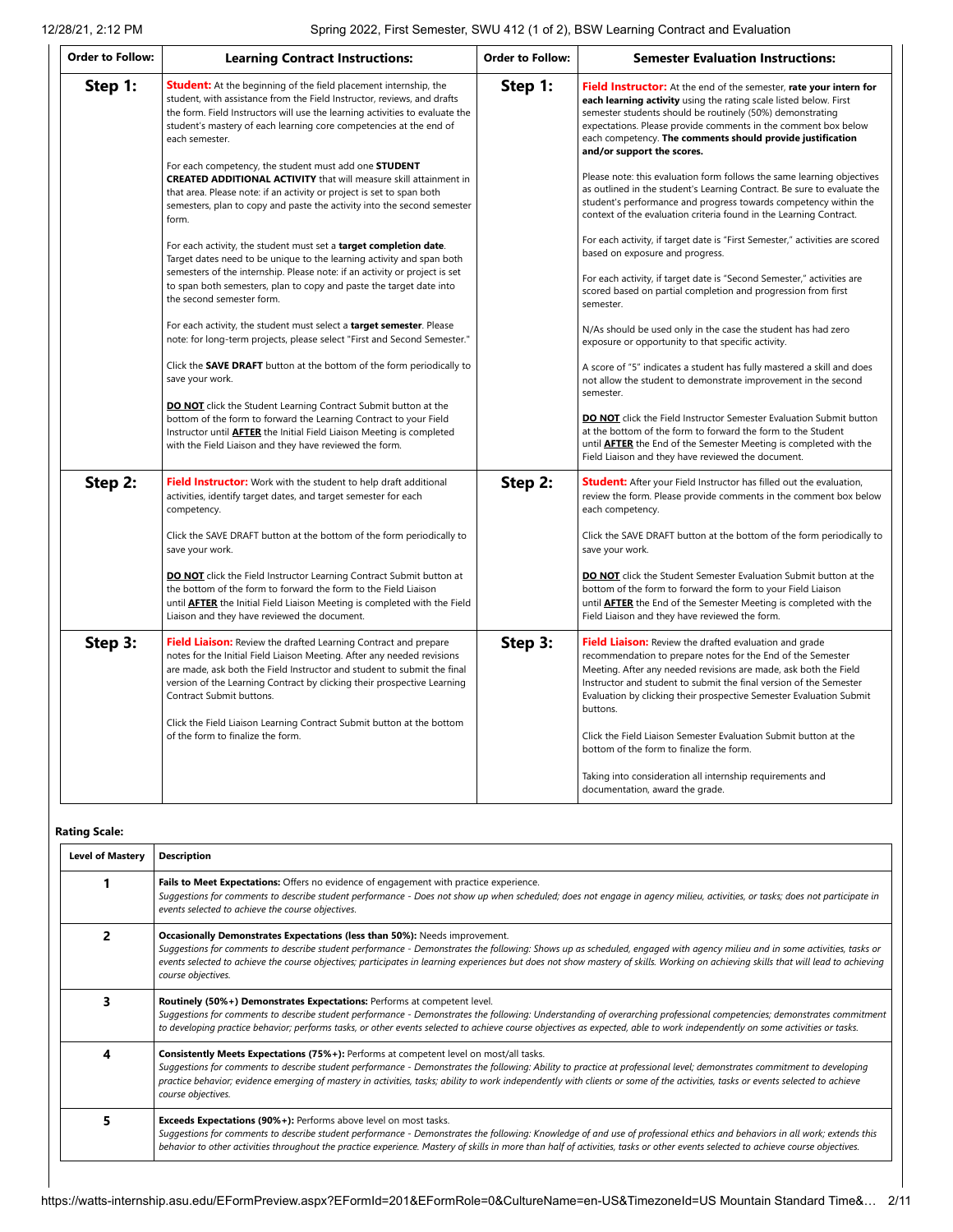#### **Educational Policy Accreditation Standards (EPAS):**

Competency-based education is an outcomes-oriented approach to curriculum design. The goal of the outcomes approach is to ensure that students are able to demonstrate the mastery of integration and application of the competencies in practice. In EPAS, social work practice competence consists of nine interrelated competencies and practice behaviors that are comprised of learning activities. The nine core competencies and one professional growth and development activity are listed below followed by a description of characteristic knowledge, values, skills, cognitive/affective processes (listed as Activities To Evaluate Student Mastery of EPAS) and the resulting practice behaviors that may be used to operationalize the curriculum and assessment methods*.*

*Website: NASW 2015 CSWE Educational Policy and Accreditation Standards (CSWE EPAS): [https://www.cswe.org/Accreditation/Standards-and-Policies/2015-EPAS\](https://www.cswe.org/Accreditation/Standards-and-Policies/2015-EPAS/)*

#### **Core Competencies & Descriptions:**

#### **1. DemonstrateEthicalandProfessionalBehavior**

Build skills in ethical practice, values identification, professional behavior, utilization of supervision, and technology.

#### **2. Engage Diversity and Difference in Practice**

Build skills in understanding how diversity shapes human experience and identity, understanding and identifying forms of oppression and how they may marginalize, alienate, or create privilege and power.

#### **3. AdvanceHumanRightsandSocial,Economic,andEnvironmental Justice**

Build skills in gaining knowledge about theories of human need and social justice, and strategies to promote social and economic justice, eliminate barriers to services, and advance human rights.

#### **4. EngageinPractice-informedResearchandResearch-informedPractice**

Build skills of critical thinking through use of practice experience to inform research and evaluation of research-informed practices.

#### **5. Engage in Policy Practice**

Build skills in understanding the role of policy in service delivery, and the role of practice in policy development.

### **6. Engage with Individuals, Families, Groups, Organizations, and Communities**

Build skills in understanding and applying strategies to engage diverse clients and constituencies using knowledge of human behavior and social environment to advance practice effectiveness.

#### **7. Assess Individuals, Families, Groups, Organizations, and Communities**

Build skills in understanding and applying methods of assessment with diverse clients and constituencies to advance practice effectiveness.

**8. Intervene with Individuals, Families, Groups, Organizations, and Communities**

Build skills in understanding and applying methods of identifying, analyzing, and implementing evidence-informed interventions to achieve client and constituency goals.

#### **9. Evaluate Practice with Individuals, Families, Groups, Organizations, and Communities**

Build skills in understanding and applying qualitative and quantitative methods for evaluating outcomes to advance practice, policy and service delivery effectiveness.

#### **10. Professional Growth and Development**

Build skills in developing strategies for self-care and gaining knowledge about the Social Work profession, including licensing.

**Competency 1: Demonstrate Ethical and Professional Behavior**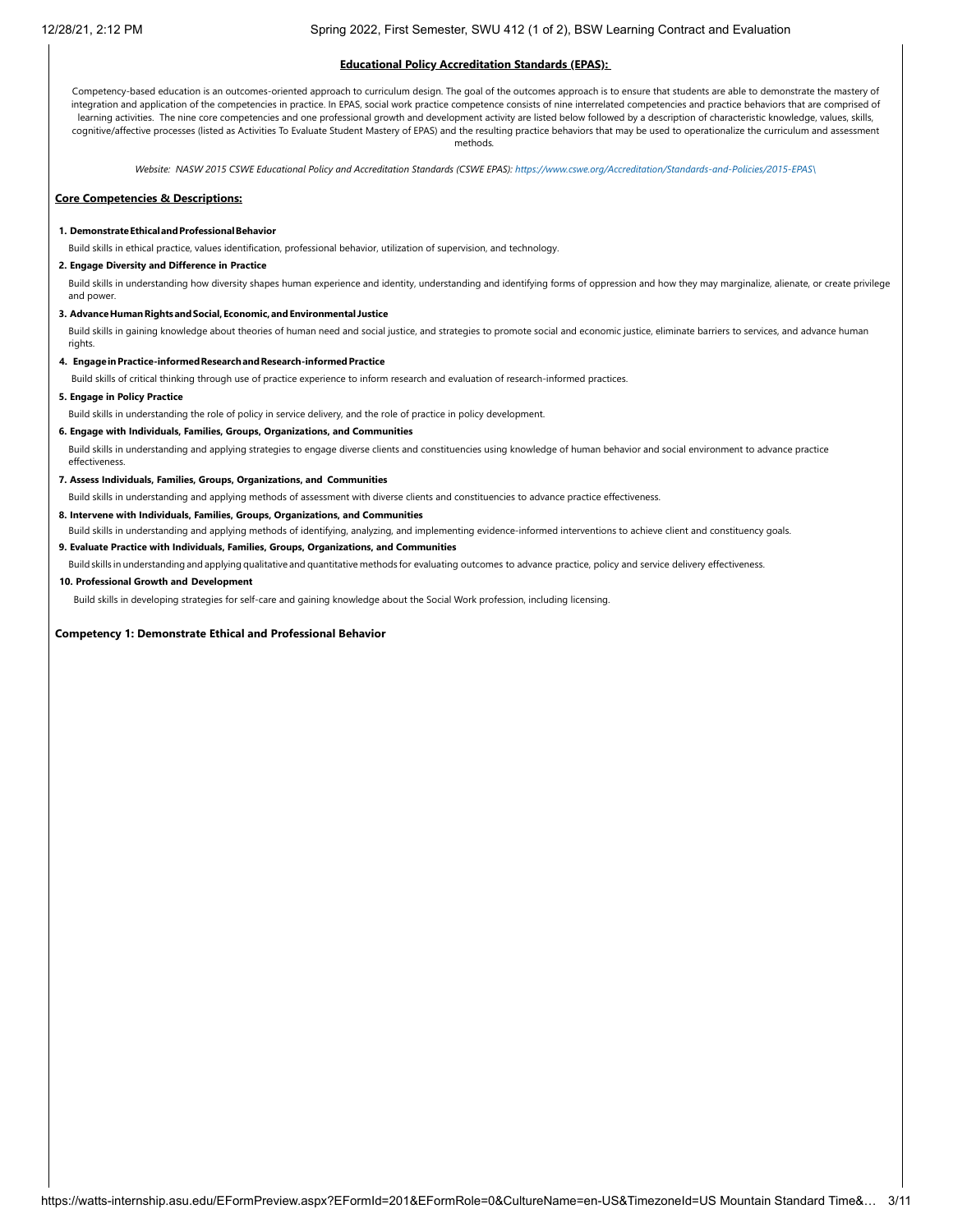|                      | <b>Practice Behaviors:</b>                                                                                                                                                                                                                         | <b>Learning Activities to Evaluate Student's</b><br><b>Mastery of EPAS:</b>                                                                                                                                                                                                                                                                      | <b>Target Dates:</b> | <b>Target Semester:</b> | <b>Semester Evaluation:</b> |
|----------------------|----------------------------------------------------------------------------------------------------------------------------------------------------------------------------------------------------------------------------------------------------|--------------------------------------------------------------------------------------------------------------------------------------------------------------------------------------------------------------------------------------------------------------------------------------------------------------------------------------------------|----------------------|-------------------------|-----------------------------|
| 1.<br>$\mathbf{1}$   | Make ethical decisions by applying the standards<br>of the NASW Code of Ethics, relevant laws and<br>regulations, models for ethical decision-making,<br>ethical conduct of research, and additional codes<br>of ethics as appropriate to context. | Student uses the NASW Code of Ethics and<br>agency code of conduct in all interactions at the<br>agency. Using NASW Code of Ethics, the student<br>is able to identify 2-3 ethical dilemmas when<br>working with agency clients or student interviews<br>two agency staff members on how they identify,<br>address and resolve ethical dilemmas. |                      |                         | O1 O2 O3 O4<br>$O 5$ $ON/A$ |
| 1.<br>$\overline{2}$ | Use reflection and self-regulation to manage<br>personal values and maintain professionalism in<br>practice situations.                                                                                                                            | In supervision, student identifies personal values<br>and perceptions that influence social work<br>practice and identifies how student uses models<br>of ethical decision-making and relevant<br>laws/regulations to ensure ethical actions in<br>practice.                                                                                     |                      |                         | O1 O2 O3 O4<br>$O5$ $ON/A$  |
| 1.<br>3              | Demonstrate professional demeanor in behavior;<br>appearance; and oral, written, and electronic<br>communication.                                                                                                                                  | Student demonstrates professional behavior in<br>appearance, and in all oral and written<br>communication.                                                                                                                                                                                                                                       |                      |                         | O1 O2 O3 O4<br>$O5$ $ON/A$  |
| 1.<br>4              | Use technology ethically and appropriately to<br>facilitate practice outcomes.                                                                                                                                                                     | Student demonstrates professional behavior in<br>electronic communication and documentation.                                                                                                                                                                                                                                                     |                      |                         | O1 O2 O3 O4<br>$O5$ $ON/A$  |
| 1.<br>5              | Use supervision and consultation to quide<br>professional judgment and behavior.                                                                                                                                                                   | Student uses supervision and consultation to<br>reflect on professional behavior and<br>demonstrates ability to incorporate feedback<br>into practice.                                                                                                                                                                                           |                      |                         | O1 O2 O3 O4<br>$O5$ $ON/A$  |
| 1.<br>6              |                                                                                                                                                                                                                                                    | Student created additional activity:                                                                                                                                                                                                                                                                                                             |                      |                         | O1 O2 O3 O4<br>$O5$ $ON/A$  |
|                      |                                                                                                                                                                                                                                                    | To save your form at any time, scroll all the<br>way down, past Competency 10, and click the<br>first "Save Draft" button, below the "Learning<br><b>Contract Review" section.</b>                                                                                                                                                               |                      |                         | Has not been actioned       |
|                      |                                                                                                                                                                                                                                                    |                                                                                                                                                                                                                                                                                                                                                  |                      |                         | Semester Rating (average)   |

Competency 1: **Student's Semester Comments:** (To save your comments at any time, scroll down to the bottom of the form, and click the Save Draft button next to Student Semester Evaluation Submit.)

Competency 1: **Field Instructor's Semester Comments:** (To save your comments at any time, scroll down to the bottom of the form, and click the Save Draft button next to Field Instructor Semester Evaluation Submit.)

### **Competency 2: Engage Diversity and Difference in Practice**

|                      | <b>Practice Behaviors:</b>                                                                                                                                               | <b>Learning Activities to Evaluate Student's</b><br><b>Mastery of EPAS:</b>                                                                                                                      | <b>Target Dates:</b> | <b>Target Semester:</b> | <b>Semester Evaluation:</b> |
|----------------------|--------------------------------------------------------------------------------------------------------------------------------------------------------------------------|--------------------------------------------------------------------------------------------------------------------------------------------------------------------------------------------------|----------------------|-------------------------|-----------------------------|
| 2.<br>1              | Apply and communicate understanding of the<br>importance of diversity and difference in shaping<br>life experiences in practice at the micro, mezzo<br>and macro levels. | Student will conduct two key informant<br>interviews with community organizers to learn<br>culturally grounded approaches in working with<br>a diverse community.                                |                      |                         | 01 02 03 04<br>05 0 N/A     |
| 2.<br>$\overline{2}$ | Present themselves as learners and engage<br>clients and constituencies as experts of their own<br>experiences.                                                          | Design a specific case intervention that<br>demonstrates the application of culturally<br>responsive service delivery for an assigned client.                                                    |                      |                         | O1 O2 O3 O4<br>$O5$ $ON/A$  |
| 2.<br>3              | Apply self-awareness and self-regulation to<br>manage the influence of personal biases and<br>values in working with diverse clients and<br>constituencies.              | Student reflects on their values and perceptions<br>and identify how this could impact the<br>implementation of culturally responsive<br>interventions when working with diverse<br>populations. |                      |                         | 01 02 03 04<br>05 0 N/A     |
| 2.                   |                                                                                                                                                                          | Student created additional activity:                                                                                                                                                             |                      |                         | O1 O2 O3 O4<br>$O5$ $ON/A$  |
|                      |                                                                                                                                                                          | To save your form at any time, scroll all the<br>way down, past Competency 10, and click the<br>first "Save Draft" button, below the "Learning<br><b>Contract Review" section.</b>               |                      |                         | Has not been actioned       |
|                      |                                                                                                                                                                          |                                                                                                                                                                                                  |                      |                         | Semester Rating (average)   |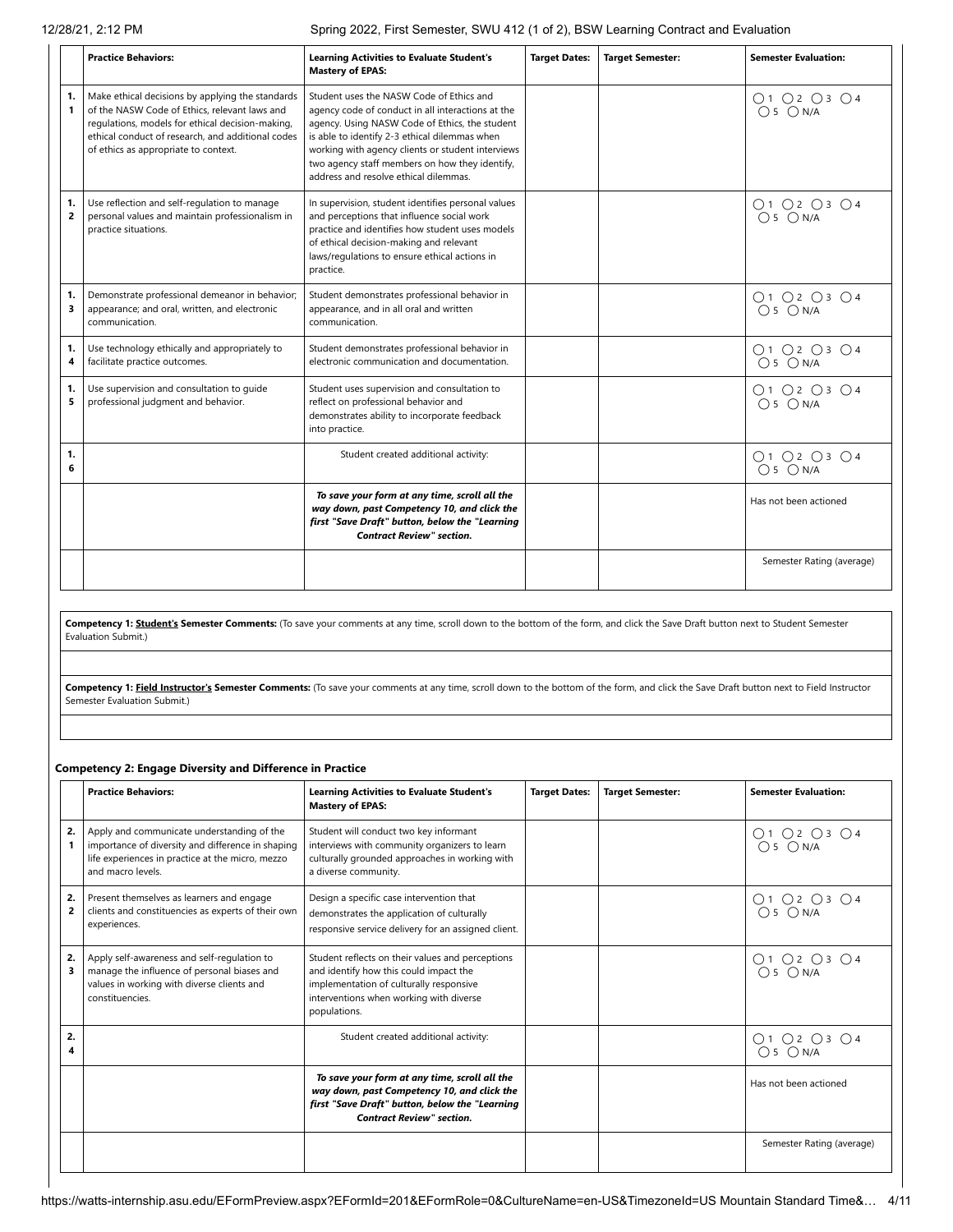Competency 2: Student's Semester Comments: (To save your comments at any time, scroll down to the bottom of the form, and click the Save Draft button next to Student Semester Evaluation Submit.)

Competency 2: Field Instructor's Semester Comments: (To save your comments at any time, scroll down to the bottom of the form, and click the Save Draft button next to Field Instructor Semester Evaluation Submit.)

#### **Competency 3: Advance Human Rights and Social, Economic, and Environmental Justice**

|                      | <b>Practice Behaviors:</b>                                                                                                                 | <b>Learning Activities to Evaluate Student's</b><br><b>Mastery of EPAS:</b>                                                                                                                                         | <b>Target Dates:</b> | <b>Target Semester:</b> | <b>Semester Evaluation:</b> |
|----------------------|--------------------------------------------------------------------------------------------------------------------------------------------|---------------------------------------------------------------------------------------------------------------------------------------------------------------------------------------------------------------------|----------------------|-------------------------|-----------------------------|
| 3.<br>1a             | Apply understanding of social, economic, and<br>environmental justice to advocate for human<br>rights at the individual and system levels. | Student will conduct two key informant<br>interviews to learn culturally grounded<br>approaches in working with a diverse<br>community.                                                                             |                      |                         | 01 02 03 04<br>05 0 N/A     |
| 3.<br>1 <sub>b</sub> |                                                                                                                                            | Student will identify an agency population and<br>discuss with field instructor how best practice<br>interventions are culturally responsive to<br>population served.                                               |                      |                         | 01 02 03 04<br>05 0 N/A     |
| 3.<br>2              | Engage in practices that advance social,<br>economic, and environmental justice.                                                           | Student will identify an issue or policy that<br>affects the agency population at the micro,<br>mezzo, or macro level. Student will discuss with<br>field instructor on how the agency addresses<br>these barriers. |                      |                         | 01 02 03 04<br>05 0 N/A     |
| 3.<br>3              |                                                                                                                                            | Student created additional activity:                                                                                                                                                                                |                      |                         | O1 O2 O3 O4<br>$O5$ $ON/A$  |
|                      |                                                                                                                                            | To save your form at any time, scroll all the<br>way down, past Competency 10, and click the<br>first "Save Draft" button, below the "Learning<br><b>Contract Review" section.</b>                                  |                      |                         | Has not been actioned       |
|                      |                                                                                                                                            |                                                                                                                                                                                                                     |                      |                         | Semester Rating (average)   |

Competency 3: Student's Semester Comments: (To save your comments at any time, scroll down to the bottom of the form, and click the Save Draft button next to Student Semester Evaluation Submit.)

Competency 3: Field Instructor's Semester Comments: (To save your comments at any time, scroll down to the bottom of the form, and click the Save Draft button next to Field Instructor Semester Evaluation Submit.)

**Competency 4: Engage in Practice-Informed Research and Research-Informed Practice**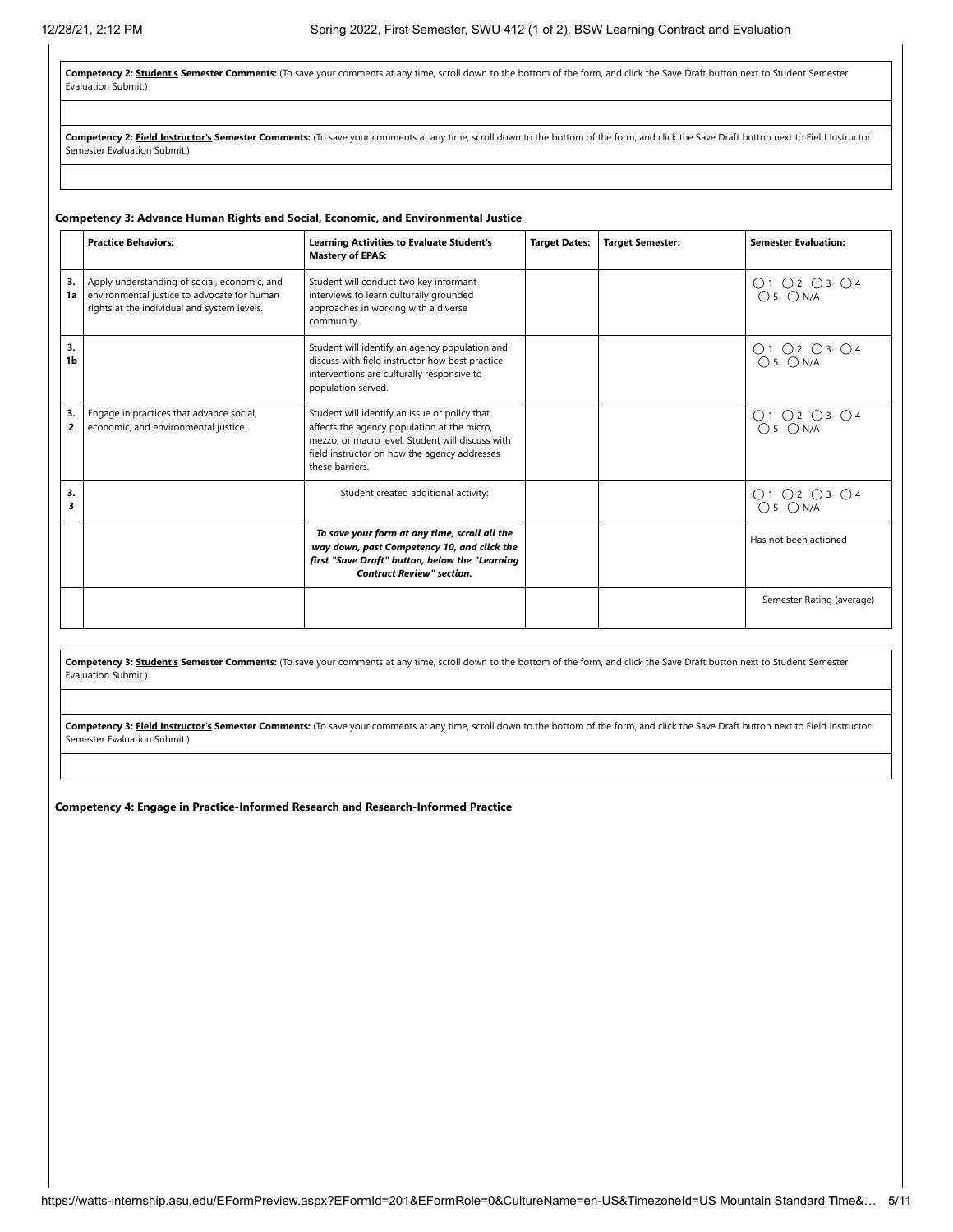|         | <b>Practice Behaviors:</b>                                                                                                  | <b>Learning Activities to Evaluate Student's</b><br><b>Mastery of EPAS:</b>                                                                                                                                | <b>Target Dates:</b> | <b>Target Semester:</b> | <b>Semester Evaluation:</b> |
|---------|-----------------------------------------------------------------------------------------------------------------------------|------------------------------------------------------------------------------------------------------------------------------------------------------------------------------------------------------------|----------------------|-------------------------|-----------------------------|
| 4.      | Use practice experience to engage in analysis of<br>quantitative and qualitative research methods<br>and research findings. | The student will choose a research topic relevant<br>to the agency population to complete a research<br>study for classroom or field assignment.                                                           |                      |                         | O1 O2 O3 O4<br>$O5$ $ON/A$  |
| 4.<br>2 | Apply critical thinking to engage in analysis of<br>quantitative and qualitative research methods<br>and research findings. | Student will conduct two focus interviews with<br>agency social workers to learn about staff's<br>practice wisdom to determine their<br>understanding of human behavior and how<br>clients achieve change. |                      |                         | 01 02 03 04<br>05 0 N/A     |
| 4.<br>з | Use and translate research evidence to inform<br>and improve practice, policy and service delivery.                         | The student will collaborate with the agency's<br>data management or research program to assist<br>with research on evidence-based practices or<br>with program development.                               |                      |                         | 01 02 03 04<br>05 0 N/A     |
| 4.<br>4 |                                                                                                                             | Student created additional activity:                                                                                                                                                                       |                      |                         | O1 O2 O3 O4<br>$O5$ $ON/A$  |
|         |                                                                                                                             | To save your form at any time, scroll all the<br>way down, past Competency 10, and click the<br>first "Save Draft" button, below the "Learning<br><b>Contract Review" section.</b>                         |                      |                         | Has not been actioned       |
|         |                                                                                                                             |                                                                                                                                                                                                            |                      |                         | Semester Rating (average)   |

Competency 4: **Student's Semester Comments:** (To save your comments at any time, scroll down to the bottom of the form, and click the Save Draft button next to Student Semester Evaluation Submit.)

Competency 4: Field Instructor's Semester Comments: (To save your comments at any time, scroll down to the bottom of the form, and click the Save Draft button next to Field Instructor Semester Evaluation Submit.)

### **Competency 5: Engage in Policy Practice**

|                      | <b>Practice Behaviors:</b>                                                                                                                               | <b>Learning Activities to Evaluate Student's</b><br><b>Mastery of EPAS:</b>                                                                                                                                                                                          | <b>Target Dates:</b> | <b>Target Semester:</b> | <b>Semester Evaluation:</b> |
|----------------------|----------------------------------------------------------------------------------------------------------------------------------------------------------|----------------------------------------------------------------------------------------------------------------------------------------------------------------------------------------------------------------------------------------------------------------------|----------------------|-------------------------|-----------------------------|
| 5.                   | Identify social policy at the local, state, federal, or<br>tribal level that impacts well-being, service<br>delivery, and access to social services.     | Student will attend Social Work Day at the<br>Legislature to engage in social and economic<br>justice efforts and/or write a letter to their state<br>legislator advocating for needed client services.                                                              |                      |                         | 01 02 03 04<br>05 0 N/A     |
| 5.<br>$\overline{2}$ | Assess how social welfare and economic policies<br>impacts the delivery of and access to social<br>services.                                             | Student will attend a city council, school board,<br>or legislative meeting/hearing to learn about<br>initiatives that may affect client access to<br>services.                                                                                                      |                      |                         | 01 02 03 04<br>05 0 N/A     |
| 5.<br>3              | Apply critical thinking to analyze, formulate, and<br>advocate for policies that advance human rights<br>and social, economic and environmental justice. | Student will identify the policies implemented by<br>the agency (through observation or interviews<br>with agency staff) to remove barriers and<br>consistently provide quality services across all<br>cultures and the lifespan of clients served by the<br>agency. |                      |                         | 01 02 03 04<br>05 0 N/A     |
| 5.<br>4              |                                                                                                                                                          | Student created additional activity:                                                                                                                                                                                                                                 |                      |                         | O1 O2 O3 O4<br>$O5$ $ON/A$  |
|                      |                                                                                                                                                          | To save your form at any time, scroll all the<br>way down, past Competency 10, and click the<br>first "Save Draft" button, below the "Learning<br><b>Contract Review" section.</b>                                                                                   |                      |                         | Has not been actioned       |
|                      |                                                                                                                                                          |                                                                                                                                                                                                                                                                      |                      |                         | Semester Rating (average)   |

**Competency 5: Student's Semester Comments:** (To save your comments at any time, scroll down to the bottom of the form, and click the Save Draft button next to Student Semester Evaluation Submit.)

Competency 5: Field Instructor's Semester Comments: (To save your comments at any time, scroll down to the bottom of the form, and click the Save Draft button next to Field Instructor Semester Evaluation Submit.)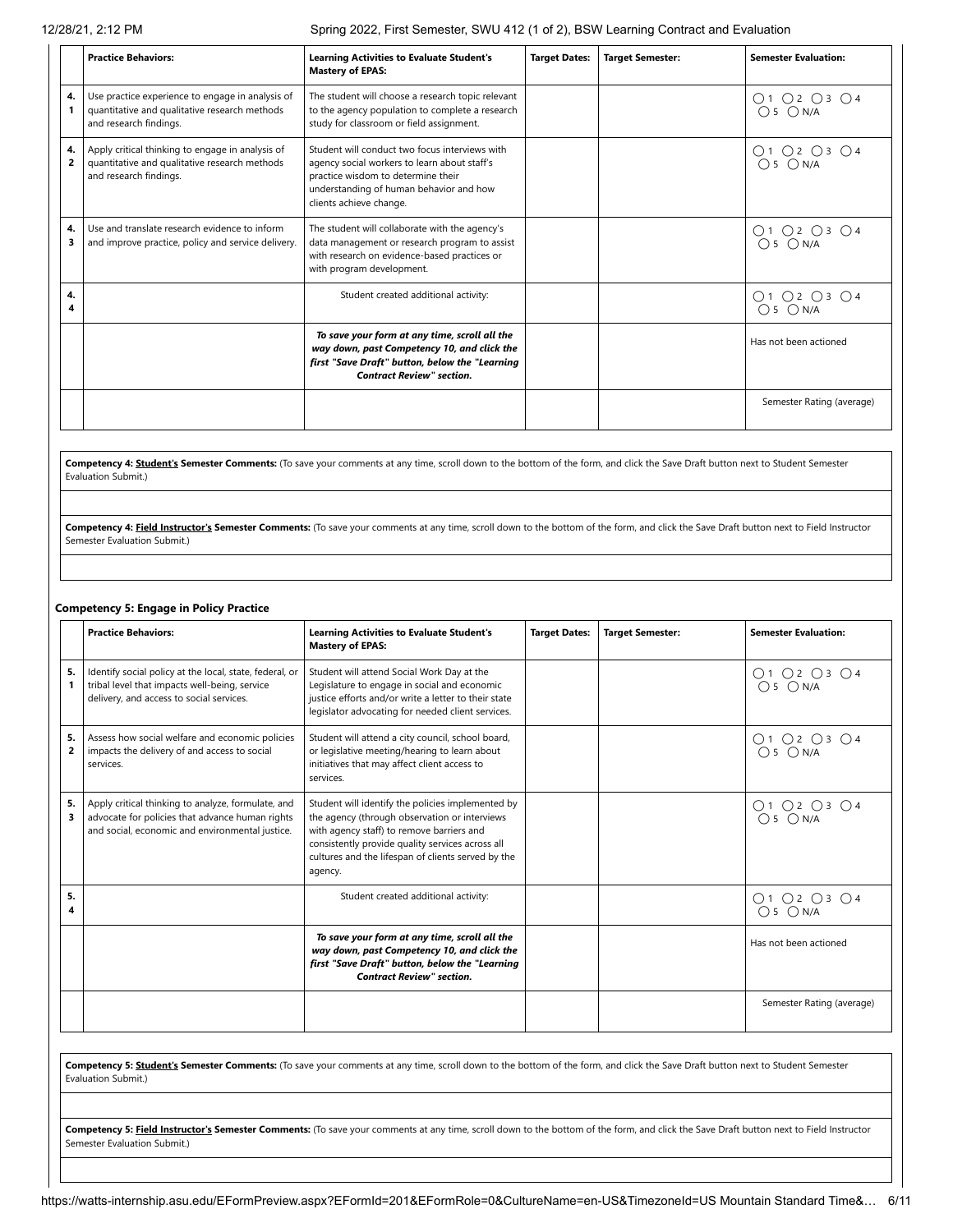### **Competency 6: Engage with Individuals, Families, Groups, Organizations, and Communities**

|                      | <b>Practice Behaviors:</b>                                                                                                                                                                  | <b>Learning Activities to Evaluate Student's</b><br><b>Mastery of EPAS:</b>                                                                                                                                                                                                                                                                        | <b>Target Dates:</b> | <b>Target Semester:</b> | <b>Semester Evaluation:</b> |
|----------------------|---------------------------------------------------------------------------------------------------------------------------------------------------------------------------------------------|----------------------------------------------------------------------------------------------------------------------------------------------------------------------------------------------------------------------------------------------------------------------------------------------------------------------------------------------------|----------------------|-------------------------|-----------------------------|
| 6.<br>1              | Apply knowledge of human behavior and the<br>social environment, person-in-environment, and<br>other multidisciplinary theoretical frameworks to<br>engage with clients and constituencies. | Student will observe a staff member conduct a<br>client intake session and then complete 3-4<br>client intakes in which mutually agreed on focus<br>and desire outcomes are developed.                                                                                                                                                             |                      |                         | O1 O2 O3 O4<br>$O5$ $ON/A$  |
| 6.<br>$\overline{2}$ | Use empathy, reflection, and interpersonal skills<br>to effectively engage diverse clients and<br>constituencies.                                                                           | Student will make an audio or video recording of<br>a client (or mock interview with a staff member)<br>in the first semester to demonstrate beginning<br>interviewing skills such as empathy, reflective<br>listening, and other interpersonal skills and then<br>view/listen to it with field instructor to discuss<br>observations and debrief. |                      |                         | 01 02 03 04<br>05 0 N/A     |
| 6.<br>3              | Student will demonstrate effective and<br>appropriate recording skills and adhere to<br>professional standards of confidentiality.                                                          | Student will seek out training on documentation,<br>confidentiality, HIP AA, and mandated reporting<br>and then discuss their learning with field<br>instructor and provide timely documentation.                                                                                                                                                  |                      |                         | 01 02 03 04<br>05 0 N/A     |
| 6.<br>4              |                                                                                                                                                                                             | Student created additional activity:                                                                                                                                                                                                                                                                                                               |                      |                         | O1O2O3O4<br>$O5$ $ON/A$     |
|                      |                                                                                                                                                                                             | To save your form at any time, scroll all the<br>way down, past Competency 10, and click the<br>first "Save Draft" button, below the "Learning<br><b>Contract Review" section.</b>                                                                                                                                                                 |                      |                         | Has not been actioned       |
|                      |                                                                                                                                                                                             |                                                                                                                                                                                                                                                                                                                                                    |                      |                         | Semester Rating (average)   |

Competency 6: Student's Semester Comments: (To save your comments at any time, scroll down to the bottom of the form, and click the Save Draft button next to Student Semester Evaluation Submit.)

Competency 6: Field Instructor's Semester Comments: (To save your comments at any time, scroll down to the bottom of the form, and click the Save Draft button next to Field Instructor Semester Evaluation Submit.)

### **Competency 7: Assess Individuals, Families, Groups, Organizations and Communities**

|         | <b>Practice Behaviors:</b>                                                                                                                                                                                              | <b>Learning Activities to Evaluate Student's</b><br><b>Mastery of EPAS:</b>                                                                                                                      | <b>Target Dates:</b> | <b>Target Semester:</b> | <b>Semester Evaluation:</b> |
|---------|-------------------------------------------------------------------------------------------------------------------------------------------------------------------------------------------------------------------------|--------------------------------------------------------------------------------------------------------------------------------------------------------------------------------------------------|----------------------|-------------------------|-----------------------------|
| 7.<br>1 | Collect, organize data, and apply critical thinking<br>to interpret information from clients and<br>constituencies.                                                                                                     | Student will collect, organize, and interpret client<br>data to complete 3-5 client assessments,<br>identifying 2-3 client strengths and<br>limitations and review with field instructor.        |                      |                         | O1 O2 O3 O4<br>$O5$ $ON/A$  |
| 7.<br>2 | Apply knowledge of human behavior and the<br>social environment, person-in-environment, and<br>other multidisciplinary theoretical frameworks in<br>the analysis of assessment data from clients and<br>constituencies. | Student will compare and contrast two<br>psychosocial assessment instruments and write a<br>one- page paper on their findings. Student will<br>also this discuss with field instructor.          |                      |                         | O1 O2 O3 O4<br>$O5$ $ON/A$  |
| 7.<br>3 | Develop mutually agreed-on intervention goals<br>and objectives based on the critical assessment<br>of strengths, needs, and challenges within clients<br>and constituencies.                                           | Student will meet with a client and complete a<br>genogram or eco-map.                                                                                                                           |                      |                         | Q1Q2Q3Q4<br>$O5$ $ON/A$     |
| 7.<br>4 | Select appropriate intervention strategies based<br>on the assessment, research knowledge, and<br>values and preferences of clients and<br>constituencies.                                                              | Student will review assessments with Field<br>Instructor, identifying the theoretical models<br>used, to determine appropriateness of<br>assessments and treatment plans for $1 - 2$<br>clients. |                      |                         | O1 O2 O3 O4<br>OSON/A       |
| 7.<br>5 |                                                                                                                                                                                                                         | Student created additional activity:                                                                                                                                                             |                      |                         | O1 O2 O3 O4<br>$O5$ $ON/A$  |
|         |                                                                                                                                                                                                                         | To save your form at any time, scroll all the<br>way down, past Competency 10, and click the<br>first "Save Draft" button, below the "Learning<br><b>Contract Review" section.</b>               |                      |                         | Has not been actioned       |
|         |                                                                                                                                                                                                                         |                                                                                                                                                                                                  |                      |                         | Semester Rating (average)   |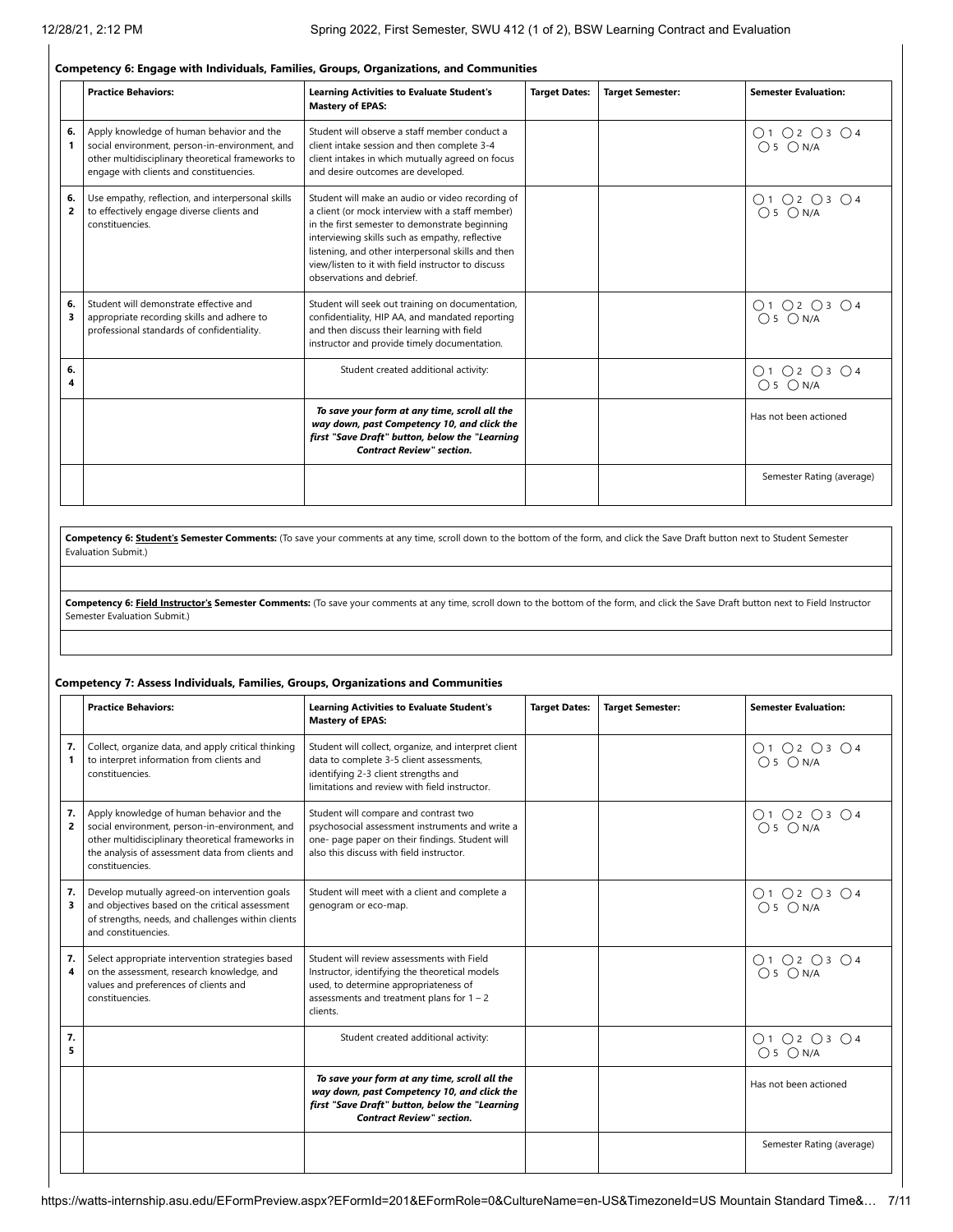Competency 7: Student's Semester Comments: (To save your comments at any time, scroll down to the bottom of the form, and click the Save Draft button next to Student Semester Evaluation Submit.)

Competency 7: Field Instructor's Semester Comments: (To save your comments at any time, scroll down to the bottom of the form, and click the Save Draft button next to Field Instructor Semester Evaluation Submit.)

#### **Competency 8: Intervene with Individuals, Families, Groups, Organizations and Communities**

|                      | <b>Practice Behaviors:</b>                                                                                                                                                                         | <b>Learning Activities to Evaluate Student's</b><br><b>Mastery of EPAS:</b>                                                                                                                                                                                                      | <b>Target Dates:</b> | <b>Target Semester:</b> | <b>Semester Evaluation:</b> |
|----------------------|----------------------------------------------------------------------------------------------------------------------------------------------------------------------------------------------------|----------------------------------------------------------------------------------------------------------------------------------------------------------------------------------------------------------------------------------------------------------------------------------|----------------------|-------------------------|-----------------------------|
| 8.<br>1              | Critically choose and implement interventions to<br>achieve practice goals and enhance capacities of<br>clients and constituencies.                                                                | Student will discuss and identify intervention<br>skills and procedures including negotiation,<br>mediation, and advocacy for clients and review<br>criteria for selecting intervention strategy.                                                                                |                      |                         | O1 O2 O3 O4<br>$O5$ $ON/A$  |
| 8.<br>$\overline{2}$ | Apply knowledge of human behavior and the<br>social environment, person-in-environment, and<br>other multidisciplinary theoretical frameworks in<br>interventions with clients and constituencies. | Student will meet with designated client to<br>implement interventions plans that support<br>client goal attainment and resolve problems and<br>utilize supervision to discuss them and revise as<br>necessary.                                                                  |                      |                         | 01 02 03 04<br>05 0 N/A     |
| 8.<br>3              | Use inter-professional collaboration as<br>appropriate to achieve beneficial practice<br>outcomes.                                                                                                 | Student will attend client staffings and<br>interdisciplinary meetings and discuss clients'<br>progress.                                                                                                                                                                         |                      |                         | O1 O2 O3 O4<br>$O5$ $ON/A$  |
| 8.<br>4              | Negotiate, mediate, and advocate with and on<br>behalf of diverse clients and constituencies.                                                                                                      | In supervision, student is able to identify how<br>they use negotiation, mediation and advocacy to<br>improve the clients' outcome.                                                                                                                                              |                      |                         | 01 02 03 04<br>05 0 N/A     |
| 8.<br>5              | Facilitate effective transitions and endings that<br>advance mutually agreed-on goals.                                                                                                             | During supervision, student will discuss the<br>various ways that clients terminate or transfer<br>from services with agency and identify best<br>practices. Student will reflect upon their potential<br>reaction to terminating or transferring client<br>from their caseload. |                      |                         | O1 O2 O3 O4<br>$O5$ $ON/A$  |
| 8.<br>6              |                                                                                                                                                                                                    | Student created additional activity:                                                                                                                                                                                                                                             |                      |                         | O1 O2 O3 O4<br>$O5$ $ON/A$  |
|                      |                                                                                                                                                                                                    | To save your form at any time, scroll all the<br>way down, past Competency 10, and click the<br>first "Save Draft" button, below the "Learning<br><b>Contract Review" section.</b>                                                                                               |                      |                         | Has not been actioned       |
|                      |                                                                                                                                                                                                    |                                                                                                                                                                                                                                                                                  |                      |                         | Semester Rating (average)   |

Competency 8: **Student's Semester Comments:** (To save your comments at any time, scroll down to the bottom of the form, and click the Save Draft button next to Student Semester Evaluation Submit.)

Competency 8: Field Instructor's Semester Comments: (To save your comments at any time, scroll down to the bottom of the form, and click the Save Draft button next to Field Instructor Semester Evaluation Submit.)

**Competency 9: Evaluate Practice with Individuals, Families, Groups, Organizations, and Communities**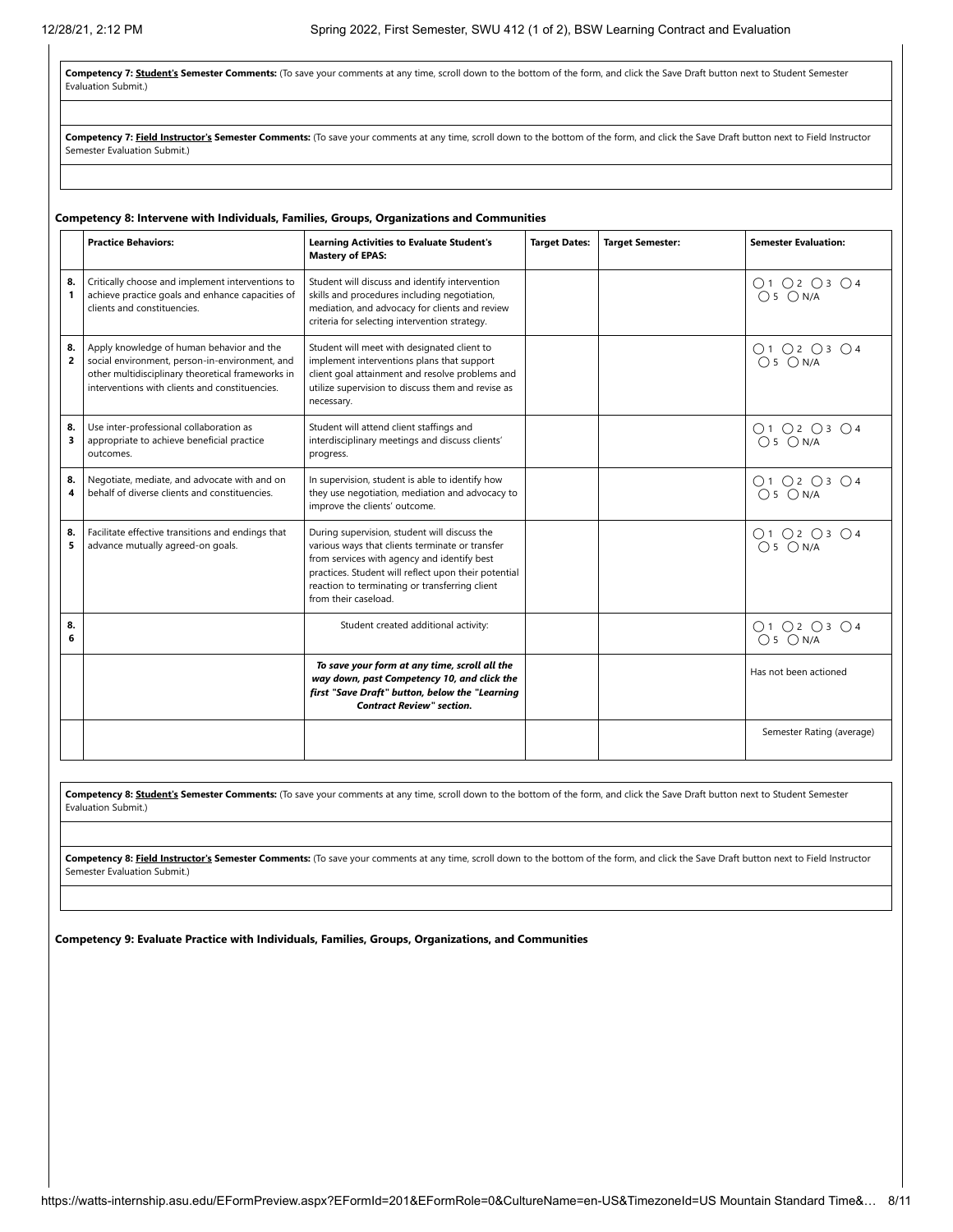|                      | <b>Practice Behaviors:</b>                                                                                                                                                      | <b>Learning Activities to Evaluate Student's</b><br><b>Mastery of EPAS:</b>                                                                                                               | <b>Target Dates:</b> | <b>Target Semester:</b> | <b>Semester Evaluation:</b> |
|----------------------|---------------------------------------------------------------------------------------------------------------------------------------------------------------------------------|-------------------------------------------------------------------------------------------------------------------------------------------------------------------------------------------|----------------------|-------------------------|-----------------------------|
| 9.<br>1              | Select and use appropriate methods for<br>evaluation of outcomes.                                                                                                               | Student will work with client and agency staff to<br>develop benchmarks for each client assigned.                                                                                         |                      |                         | O1 O2 O3 O4<br>$O5$ $ON/A$  |
| 9.<br>$\overline{2}$ | Apply knowledge of human behavior and the<br>social environment, person-in-environment, and<br>other multidisciplinary theoretical frameworks in<br>the evaluation of outcomes. | With the field instructor, the student will review<br>interventions and demonstrate the ability to<br>develop and implement measures that evaluate<br>the effectiveness of interventions. |                      |                         | O1O2O3O4<br>$O5$ $ON/A$     |
| 9.<br>3              | Critically analyze, monitor, and evaluate<br>intervention and program processes and<br>outcomes.                                                                                | Student will identify potential client/intern<br>reactions to the termination or transition of cases<br>and utilize this knowledge to facilitate a<br>successful transition.              |                      |                         | 01 02 03 04<br>05 0 N/A     |
| 9.<br>4              | Apply evaluation findings to improve practice<br>effectiveness at the micro, mezzo, and macro<br>levels.                                                                        | Discusses evaluation findings with field instructor<br>and demonstrates ability to apply evaluation<br>findings to improve micro, mezzo, and macro<br>interventions.                      |                      |                         | 01 02 03 04<br>05 0 N/A     |
| 9.<br>5              |                                                                                                                                                                                 | Student created additional activity:                                                                                                                                                      |                      |                         | O1 O2 O3 O4<br>$O5$ $ON/A$  |
|                      |                                                                                                                                                                                 | To save your form at any time, scroll all the<br>way down, past Competency 10, and click the<br>first "Save Draft" button, below the "Learning<br><b>Contract Review" section.</b>        |                      |                         | Has not been actioned       |
|                      |                                                                                                                                                                                 |                                                                                                                                                                                           |                      |                         | Semester Rating (average)   |

**Competency 9: Student's Semester Comments:** (To save your comments at any time, scroll down to the bottom of the form, and click the Save Draft button next to Student Semester Evaluation Submit.)

Competency 9: Field Instructor's Semester Comments: (To save your comments at any time, scroll down to the bottom of the form, and click the Save Draft button next to Field Instructor Semester Evaluation Submit.)

#### **Competency 10: Professional Growth and Development**

|          | <b>Practice Behaviors:</b>                                                             | <b>Learning Activities to Evaluate Student's</b><br><b>Mastery of EPAS:</b>                                                                                                        | <b>Target Dates:</b> | <b>Target Semester:</b> | <b>Semester Evaluation:</b> |
|----------|----------------------------------------------------------------------------------------|------------------------------------------------------------------------------------------------------------------------------------------------------------------------------------|----------------------|-------------------------|-----------------------------|
| 10       | Maintains a strategy for promoting personal and<br>professional balance and self-care. | Student will develop a weekly self-care plan and<br>implement plan throughout internship using<br>supervision to seek feedback.                                                    |                      |                         | 01 02 03 04<br>05 0 N/A     |
| 10<br>.2 | Effectively utilizes supervision for evaluation of<br>skill acquisition.               | Student attends supervision consistently to seek<br>feedback on skill development and then<br>practices self-reflection and self-correction.                                       |                      |                         | 01 02 03 04<br>05 0 N/A     |
| 10<br>.3 | Develop a plan for continued professional<br>development.                              | Student will develop a five-year plan for<br>professional development including licensing<br>requirements.                                                                         |                      |                         | O1 O2 O3 O4<br>$O5$ $ON/A$  |
| 10<br>.4 |                                                                                        | Student created additional activity:                                                                                                                                               |                      |                         | O1 O2 O3 O4<br>$O5$ $ON/A$  |
|          |                                                                                        | To save your form at any time, scroll all the<br>way down, past Competency 10, and click the<br>first "Save Draft" button, below the "Learning<br><b>Contract Review" section.</b> |                      |                         | Has not been actioned       |
|          |                                                                                        |                                                                                                                                                                                    |                      |                         | Semester Rating (average)   |

**Competency 10: Student's Semester Comments:** (To save your comments at any time, scroll down to the bottom of the form, and click the Save Draft button next to Student Semester Evaluation Submit.)

Competency 10: Field Instructor's Semester Comments: (To save your comments at any time, scroll down to the bottom of the form, and click the Save Draft button next to Field Instructor Semester Evaluation Submit.)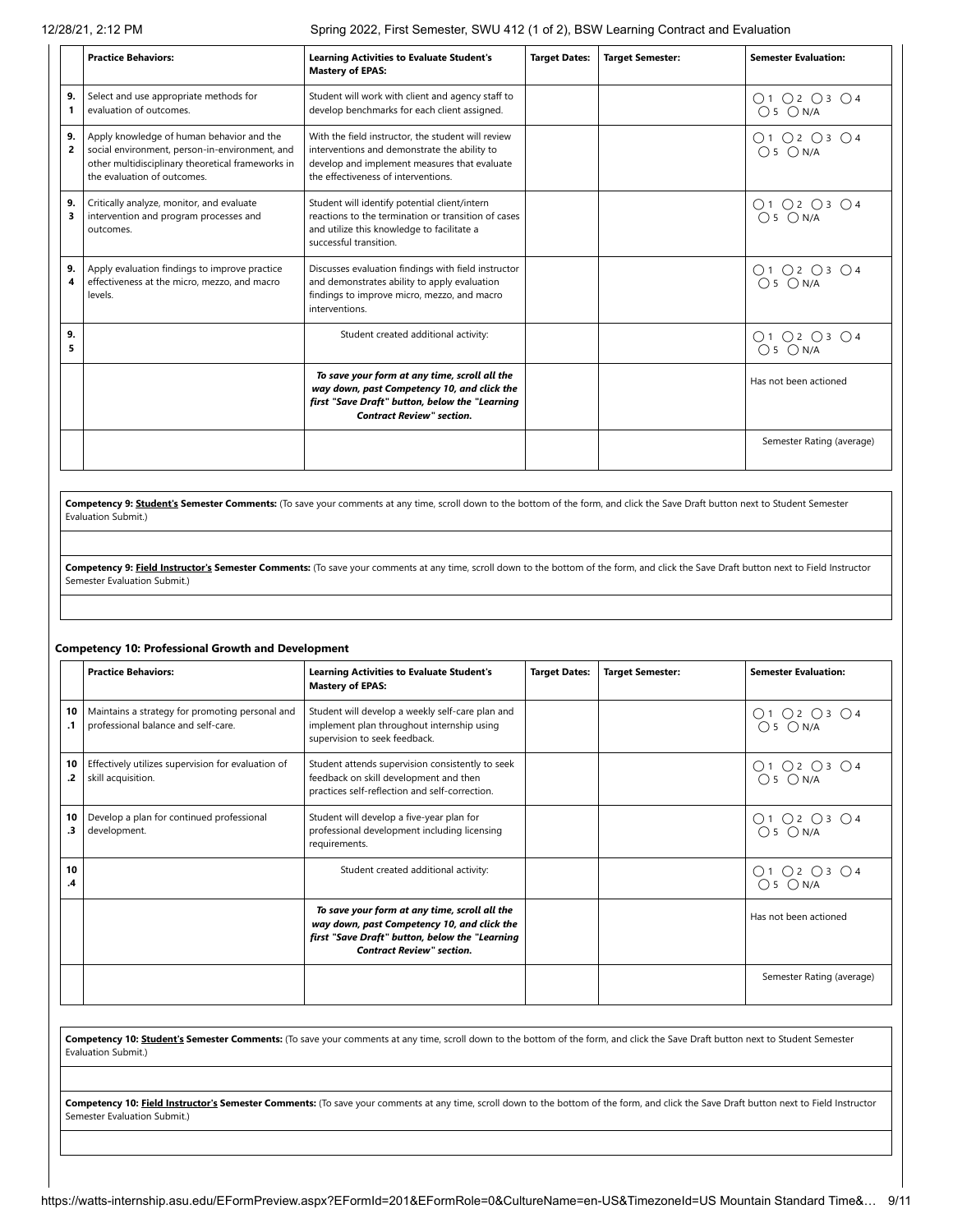| ********************Learning Contract Submit buttons ***************************                                                                                                                                                                                                                                             |                                                                                                                                                                                             |                                                                                                                                                                                                                                      |  |  |  |  |  |
|------------------------------------------------------------------------------------------------------------------------------------------------------------------------------------------------------------------------------------------------------------------------------------------------------------------------------|---------------------------------------------------------------------------------------------------------------------------------------------------------------------------------------------|--------------------------------------------------------------------------------------------------------------------------------------------------------------------------------------------------------------------------------------|--|--|--|--|--|
| Step 1:                                                                                                                                                                                                                                                                                                                      | Step 2:                                                                                                                                                                                     | Step 3:                                                                                                                                                                                                                              |  |  |  |  |  |
| <b>Student:</b> At the beginning of the field placement internship, the student,<br>with assistance from the Field Instructor, reviews and drafts the form. Field<br>Instructors will use the learning activities to evaluate the student's mastery<br>of each learning core competencies at the end of each semester.       | Field Instructor: Work with the student to help draft additional activities,<br>identify target dates, and target semester for each competency.                                             | Field Liaison: Review the drafted Learning Contract and prepare notes for<br>the Initial Field Liaison Meeting. After any needed revisions are made, ask<br>both the Field Instructor and student to submit the final version of the |  |  |  |  |  |
| For each competency, the student must add one STUDENT<br><b>CREATED ADDITIONAL ACTIVITY</b> that will measure skill attainment in<br>that area. Please note: if an activity or project is set to span both<br>semesters, plan to copy and paste the activity into the second semester<br>form.                               | Click the SAVE DRAFT button at the bottom of the form periodically to<br>save your work.<br>DO NOT click the Field Instructor Learning Contract Submit button at the                        | Learning Contract by clicking their prospective Learning Contract Submit<br>buttons.<br>Click the Field Liaison Learning Contract Submit button at the bottom of<br>the form to finalize the form.                                   |  |  |  |  |  |
| For each activity, the student must set a target completion date. Target<br>dates need to be unique to the learning activity and span both semesters<br>of the internship. Please note: if an activity or project is set to span both<br>semesters, plan to copy and paste the target date into the second<br>semester form. | bottom of the form to forward the form to the Field Liaison<br>until <b>AFTER</b> the Initial Field Liaison Meeting is completed with the Field<br>Liaison and they have reviewed the form. |                                                                                                                                                                                                                                      |  |  |  |  |  |
| For each activity, the student must select a target semester. Please note:<br>for long-term projects, please select "First and Second Semester."                                                                                                                                                                             |                                                                                                                                                                                             |                                                                                                                                                                                                                                      |  |  |  |  |  |
| Click the SAVE DRAFT button at the bottom of the form periodically to<br>save your work.                                                                                                                                                                                                                                     |                                                                                                                                                                                             |                                                                                                                                                                                                                                      |  |  |  |  |  |
| <b>DO NOT</b> click the Student Learning Contract Submit button at the bottom<br>of the form to forward the Learning Contract to your Field Instructor<br>until <b>AFTER</b> the Initial Field Liaison Meeting is completed with the Field<br>Liaison and they have reviewed the form.                                       |                                                                                                                                                                                             |                                                                                                                                                                                                                                      |  |  |  |  |  |

#### **Learning Contract Review:**

| Field Instructor: I have reviewed this Learning Contract with my student. | Field Liaison: I have reviewed this Learning Contract with my student and Field Instructor. |
|---------------------------------------------------------------------------|---------------------------------------------------------------------------------------------|
| $\bigcirc$ Yes $\bigcirc$ No                                              | $\bigcap$ Yes $\bigcap$ No                                                                  |
| I approve this Learning Contract.                                         | I approve this Learning Contract.                                                           |
| $\bigcap$ Yes $\bigcap$ No                                                | $\bigcap$ Yes $\bigcap$ No                                                                  |
| Comments regarding the Learning Contract:                                 | Comments regarding the Learning Contract:                                                   |

#### **Student**:

Has not been actioned

**Field Instructor**:

Has not been actioned

**Field Liaison**:

Has not been actioned

### \*\*\*\*\*\*\*\*\*\*\*\*\*\*\*\***Semester Evaluation Submit buttons**\*\*\*\*\*\*\*\*\*\*\*\*\*\*\*\*\*\*\*\*\*\*\*\*\*\*

### *If there are any Weekly Supervision Forms that still need your approval, click Save Draft below to save this form, and approve those at this time.*

| Step 1:                                                                                                                                                                                                                                                                                                                                                                                                                                                                                                                                                                                                                                                                                                                                                                                                                                                                                                                                                                                                                                                                                                                      | Step 2:                                                                                                                                                                                                                                                                                                                                                     | Step 3:                                                                                                                                                                                                                                                                                                  |
|------------------------------------------------------------------------------------------------------------------------------------------------------------------------------------------------------------------------------------------------------------------------------------------------------------------------------------------------------------------------------------------------------------------------------------------------------------------------------------------------------------------------------------------------------------------------------------------------------------------------------------------------------------------------------------------------------------------------------------------------------------------------------------------------------------------------------------------------------------------------------------------------------------------------------------------------------------------------------------------------------------------------------------------------------------------------------------------------------------------------------|-------------------------------------------------------------------------------------------------------------------------------------------------------------------------------------------------------------------------------------------------------------------------------------------------------------------------------------------------------------|----------------------------------------------------------------------------------------------------------------------------------------------------------------------------------------------------------------------------------------------------------------------------------------------------------|
| Field Instructor: At the end of the semester, rate your intern for each<br>learning activity using the rating scale listed below. First semester<br>students should be routinely (50%) demonstrating expectations. Please<br>provide comments in the comment box below each competency. The<br>comments should provide justification and/or support the scores.                                                                                                                                                                                                                                                                                                                                                                                                                                                                                                                                                                                                                                                                                                                                                              | Student: After your Field Instructor has filled out the evaluation, review<br>the form. Please provide comments in the comment box below each<br>competency.                                                                                                                                                                                                | Field Liaison: Review the drafted evaluation and grade recommendation<br>to prepare notes for the End of the Semester Meeting. After any needed<br>revisions are made, ask both the Field Instructor and student to submit the<br>final version of the Semester Evaluation by clicking their prospective |
| Please note: this evaluation form follows the same learning objectives as<br>outlined in the student's Learning Contract. Be sure to evaluate the<br>student's performance and progress towards competency within the<br>context of the evaluation criteria found in the Learning Contract.<br>For each activity, if target date is "First Semester," activities are scored<br>based on exposure and progress.<br>For each activity, if target date is "Second Semester," activities are scored<br>based on partial completion and progression from first semester.<br>N/As should be used only in the case the student has had zero exposure<br>or opportunity to that specific activity.<br>A score of "5" indicates a student has fully mastered a skill and does not<br>allow the student to demonstrate improvement in the second semester.<br><b>DO NOT</b> click the Field Instructor Semester Evaluation Submit button at<br>the bottom of the form to forward the form to the Student<br>until <b>AFTER</b> the End of the Semester Meeting is completed with the Field<br>Liaison and they have reviewed the form. | Click the SAVE DRAFT button at the bottom of the form periodically to<br>save your work.<br>DO NOT click the Student Semester Evaluation Submit button at the<br>bottom of the form to forward the form to your Field Liaison<br>until <b>AFTER</b> the End of the Semester Meeting is completed with the Field<br>Liaison and they have reviewed the form. | Semester Evaluation Submit buttons.<br>Click the Field Liaison Semester Evaluation Submit button at the bottom of<br>the form to finalize the form.<br>Taking into consideration all internship requirements and documentation,<br>award the grade.                                                      |

#### **Semester Evaluation Review:**